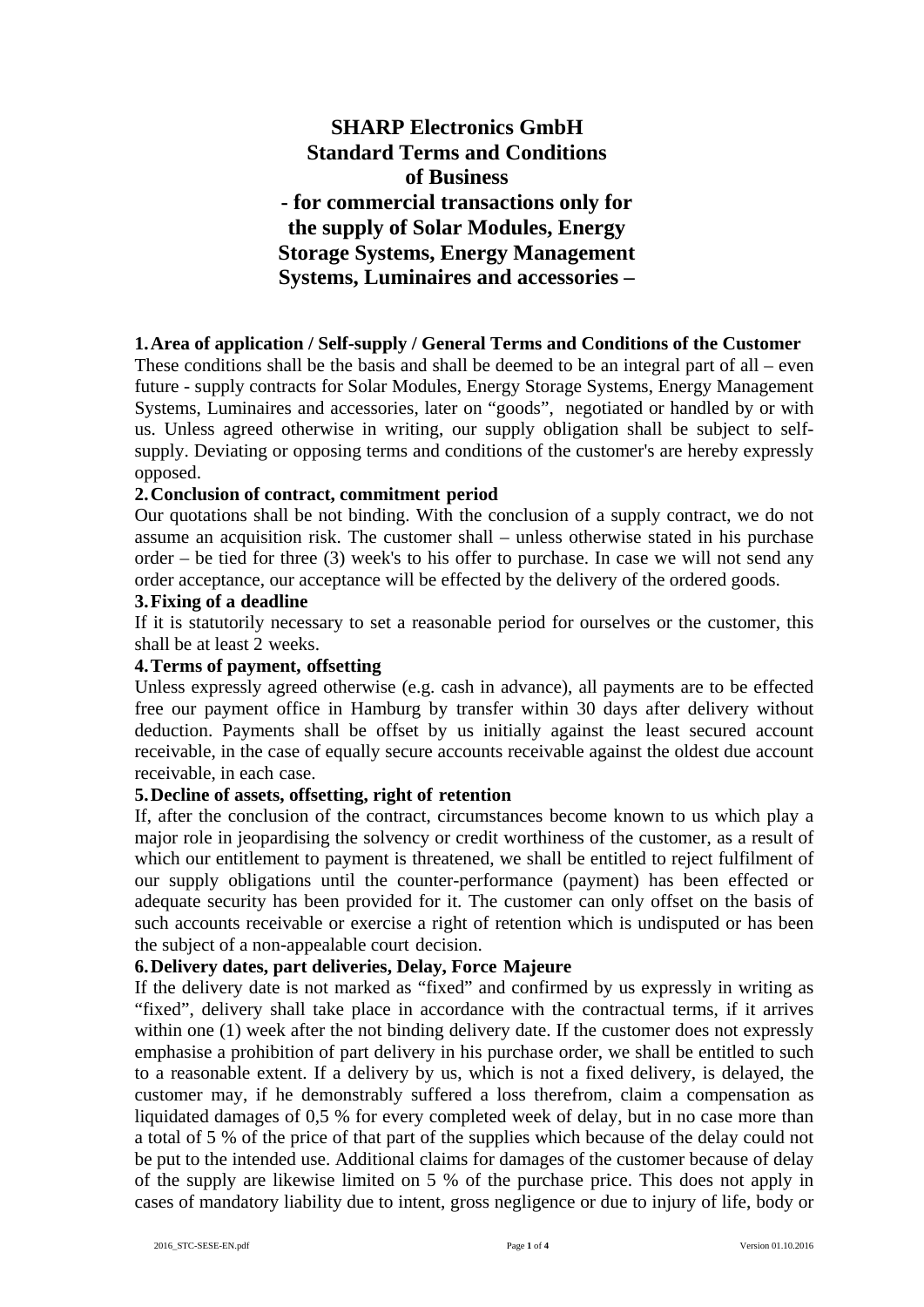health. Cancellation of the contract by the customer based on statute shall be limited to cases where we are responsible for the delay. The customer shall declare on our request within 2 weeks whether the customer cancels the contract due to the delayed supplies or insists on the supplies to be carried out or on compensation. The above provisions do not imply a change in the burden of proof to the detriment of the customer. Cases of Force Majeure which prevent us, our components suppliers or a company entrusted by us with contract handling from handling the contract, shall exempt us from performance of the contract until the case of Force Majeure is over. If the following events are of considerable significance with regard to our obligation and are not our fault, not even with regard to the selection of our suppliers or sales companies, they shall be considered tantamount to cases of Force Majeure:

a) Industrial dispute measures

b) Absence of adequate supply with finished goods, raw materials and supplies.

If the disruption persists for longer than one month, either party to the contract shall be entitled to cancel the contract in writing. All further claims shall in this case be excluded. If cases of Force Majeure or industrial dispute measures affect the customer's works, the same shall apply by analogy to his contractual obligations.

# **7.Shipping, damage in transit, delay in acceptance, return of goods, provisional taking-back**

Unless expressly agreed otherwise, shipping of the goods shall be effected C.I.P. customer's domicile (according to Incoterms 2010). If upon delivery of the goods damage (i.e. a loss or damage to the substance) is externally detectable on the goods, the customer must record the loss or the damage in a receipt certificate to be signed by the customer and the deliverer (carrier). Sharp has to be notified at latest 6 working days after delivery. Damages not externally detectable, must be reported by the customer to SHARP within 30 days after invoice date and in writing. The obligations of examination and complaint in relation to us under commercial law shall remain unaffected by this. In the event of delay in acceptance by the customer we can, without prejudice to any other rights, from the third week invoice storage charges in the amount of 0.5 percent of the net invoice amount per month or part month. For the orderly handling of returns of goods the customer undertakes to complete the ''Taking-back application' made available on request and to return it to us. After examination of the reason for sending back, the customer shall receive an approved fetch-back note which contains a SHARP take-back number. Fetching back of the goods appropriately marked with the SHARP take-back number is then arranged for by us. If, departing from the taking-back procedure described above, we accept goods returned without our requesting them, taking-back shall initially be provisional. In the event of final taking-back we shall credit the current market value determined by us at our reasonable discretion for the day of taking-back.

# **8.Extended retention of title, assignment of receivables**

All of the goods delivered shall remain our property until the complete payment of all of the receivables – also future ones - owed to us from the business relationship with the customer. The customer shall preserve the goods subject to retention of title free of charge for us with the due care and diligence of a prudent businessman. The customer undertakes to grant us access to the goods subject to retention of title at any time during normal business hours. In the event of attachment of the goods subject to retention of title by third parties the customer shall draw attention to our ownership rights and inform us without delay. Pledging or transfer by way of security of the goods subject to retention of title is not permitted. Machining or processing of the goods subject to retention of title shall be carried out for us as manufacturers in the sense of Art. 950 of the German Civil Code without committing us thereunder. In the case of processing or mixing of the goods subject to retention of title with the goods of third parties we shall be entitled to a share of co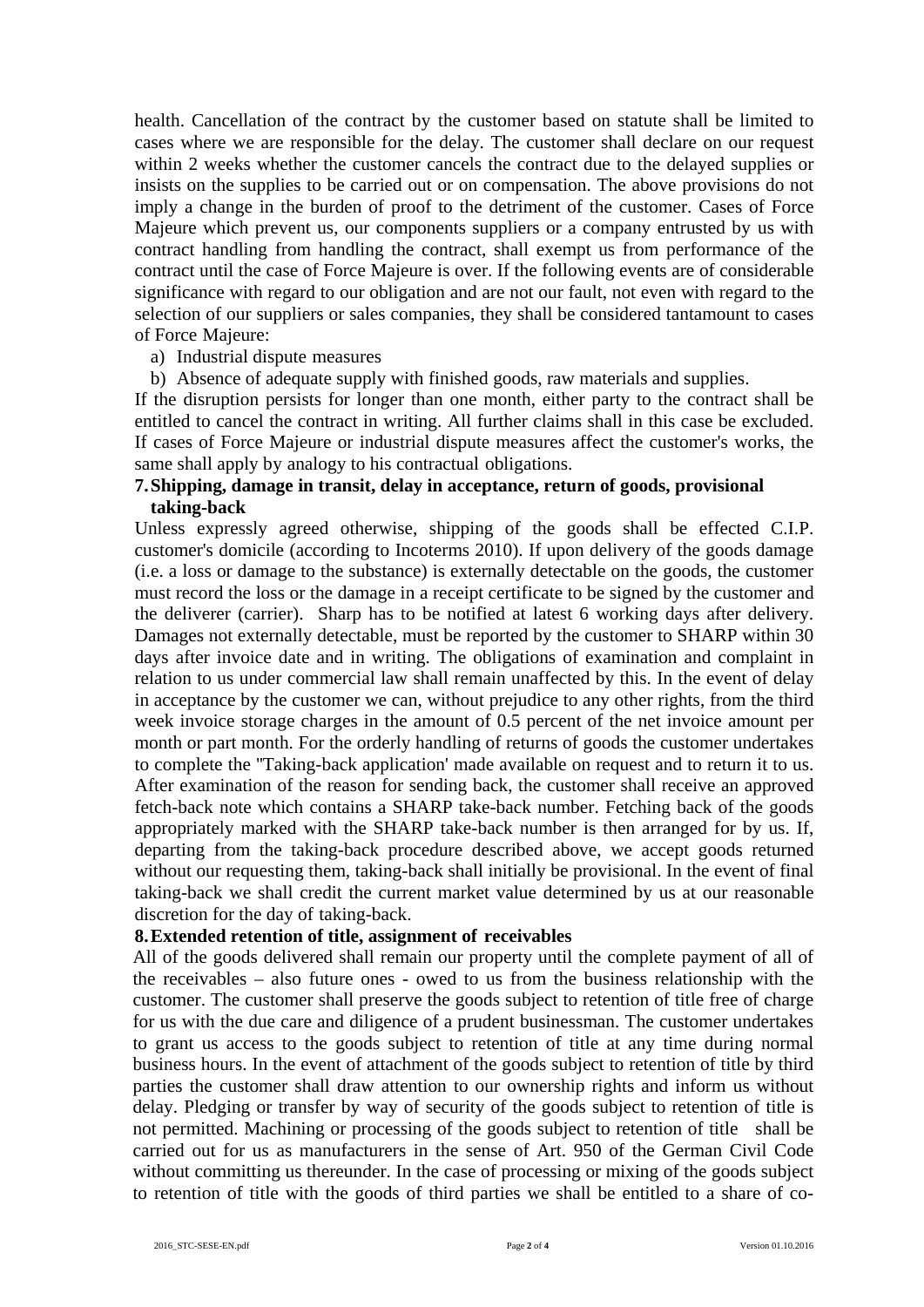ownership of the new item according to the ratio of the invoice value of the goods subject to retention of title to the invoice value of the processed/mixed goods of third parties. The new goods shall to that extent be deemed to be goods subject to retention of title. The customer shall be entitled to sell the goods subject to retention of title in an orderly business transaction as long as he punctually meets his contractual obligations and in particular fulfils the following conditions. The claims arising from re-sale or on other legal grounds (e.g. tortious act) concerning the goods subject to retention of title, in particular accounts receivable, the customer shall already now be assigned to us to the full extent, or, in the case of processed/mixed goods in accordance with the part of our coownership. We accept the assignment. If the claims arising from re-sales are allocated to a current account relationship already existing between the customer and his own customers, all of the balance receivables from the current account up to the level of the amount which corresponds to the original current-account related receivable shall be assigned. We revocably empower the customer to assert the claims assigned to us and to himself collect the receivables assigned to us for our account in his own name. Amounts collected are to be used immediately for the payment of our due receivables. Further assignment of accounts receivable assigned to us shall be excluded without our consent. This shall also apply to sale to and collection by a factor. We shall issue approval for factoring if it has been ensured by the factor and confirmed to us that payments falling on our goods subject to retention of title shall, up to the amount of the sum invoiced by us for these goods, be passed on to us direct by the factor. Securities provided shall be released on request at our discretion, to the extent that their realisable value exceeds the receivables to be secured by more than 20% overall. The determination of the realisable value shall be effected as a lump-sum, starting from the price of the goods shown on the customer's invoice (i.e. without any discounts and other deductions from the price) minus an average utilisation mark-down in the amount of 1/3 of the price. We are entitled to revoke the direct debit authorisation and/or to request the goods subject to retention of title back for our security, if after delivery circumstances become known to us which jeopardise orderly performance of the contract on the part of the customer (e.g. application for the opening of insolvency or composition proceedings, decline of assets, default in payment etc.). After the revocation of the direct debit authorisation the customer shall be obliged to inform us without delay the receivables assigned and their debtors without delay, to transmit all of the data necessary for collection including the associated documents and to disclose the assignment to the third- party debtor. The customer hereby undertakes and gives an assurance to inform us without delay, if his assets situation could endanger the orderly meeting of his obligations existing or to be entered into in relations with us. This obligation shall exist up to the complete settlement of all open invoices from the supply relationship, in particular in the case of the conclusion of follow-up contracts.

#### **9.Defective Goods**

If the customer demands subsequent performance without rightly invoking recourse due to a purchase of consumer goods, we can remedy the defective goods at our discretion by repair or reworking or delivery of a replacement. In the event of recourse due to a purchase of consumer goods the customer shall have the right of choice, he having to prove by suitable means that the goods have been sold by him or another purchaser in the supply chain to a consumer. In the case of replacement the customer shall be obliged to hand over the benefits of use drawn from the use of the goods contemporaneously with replacement. If subsequent performance fails or is impossible or is refused by us, is unacceptable for the customer or is not carried out by us within the reasonable period of time set by the customer, the customer can cancel the supply contract or demand a reduction of the purchase price. The customer can also cancel the contract immediately if there are any special circumstances which justify this after the weighing-up of both sides'